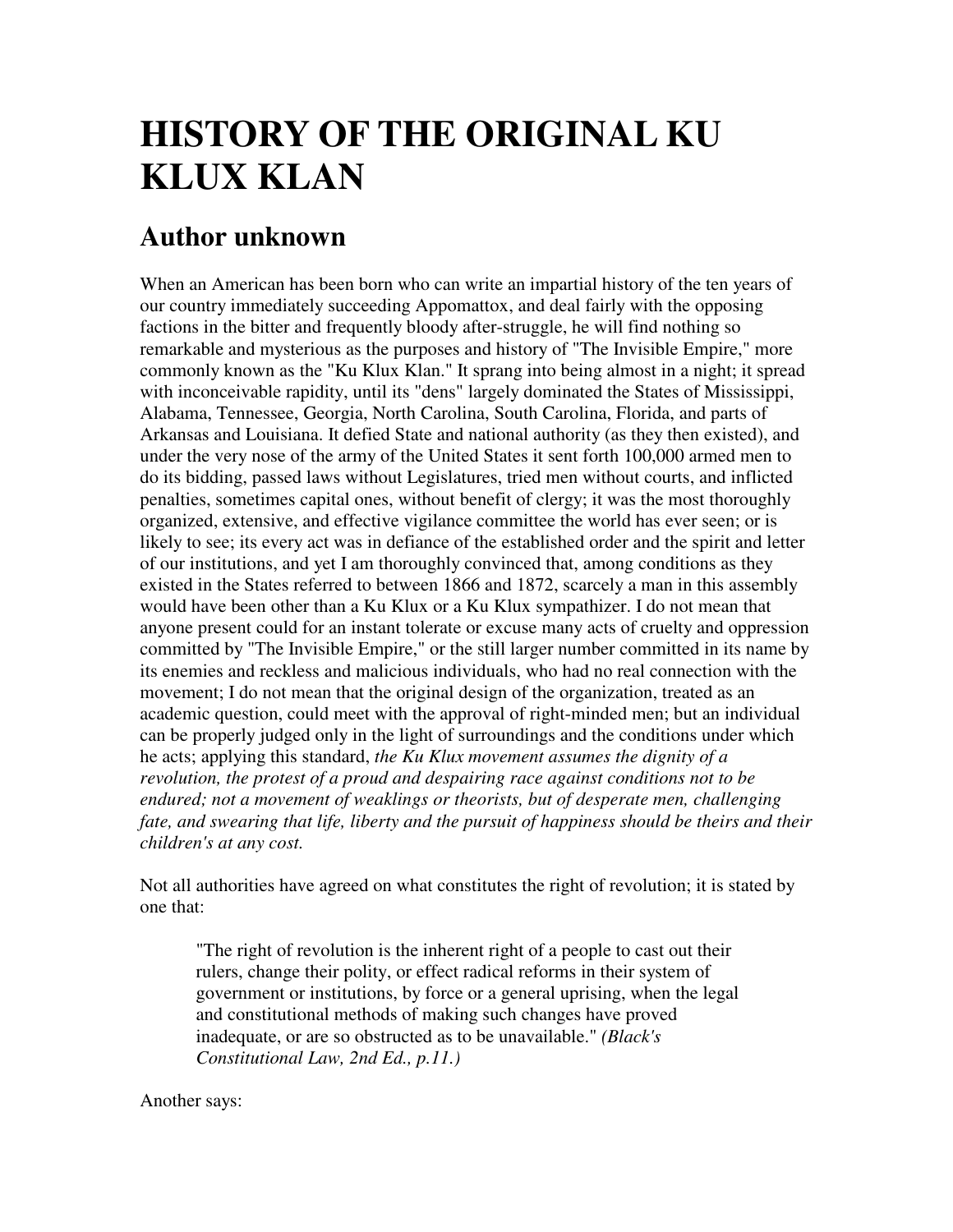"The general duty of obedience to the laws results from the protection they afford to the lives and property of the citizens and subjects; but when a civil government fails to afford that protection, and obstinately persists in a course injurious to the people, and when the probable evils accompanying the change are not greater than the blessings to be obtained by it, revolution becomes a duty as well as a right." *(Sir Sherston Baker)*

Still a third says:

"When a long train of abuses and usurpation's, pursuing invariably the same object, evinces a design to reduce them under an absolute despotism, it is their right, it is their duty, to throw off such government, and to provide new guards for their security." *(Halleck on International Law.)*

It has been contended by some that the right of revolution exists in instances where there is a reasonable probability of its being successfully asserted, and it may be said that a revolution is a rebellion which succeeds, while a rebellion is a revolution which fails; measured by any of these rules, the Ku Klux movement must be set down as a revolution, in that it accomplished certain results when all other measurers had failed.

The author of this paper was born during the war and raised on a plantation in Monroe County, Mississippi, near the Tombigbee River; it was a section devoted to cotton raising, the Negroes outnumbered the whites about four or five to one, and no portion of the South suffered more from the horrors of reconstruction or responded more militantly to the call of "The Invisible Empire."

As a child the writer has spent many a winter's evening in the Negro quarter listening to the weird stories of phantom horses and gigantic riders who nightly kept the countryside in fear, of ghostly visitors whose grinning skulls were carried under their arms and whose skeleton hands were offered in salutation, and of how each night they came from the graves of Shiloh and Vicksburg to ride again and warn the wandering Negro to stay by his own fireside and not tempt Providence by nocturnal meetings.

As the years rolled by the child gradually learned who the riders were, and why they rode; he came to know that perhaps all the adult male members of his own family had been Ku Klux, and in writing and by word of mouth received from survivors a clearer insight into what has never been half understood at the North and not fully at the South. In his search for the truth the writer has not hesitated in appropriating from several excellent articles on the subject important facts and figures; an article written by D.L. Wilson, which appeared in the July *Century* for 1884, entitled "The Ku Klux Klan," and one published by William Garrott Brown in The Atlantic *Monthly* of May, 1901, with the title "The Ku Klux Movement," have been especially helpful, and quotations from both have been freely indulged in in several instances.

In order to understand the remarkable conditions existing when the order sprang into being, it is necessary to glance at national legislation and policy between 1865 and 1872.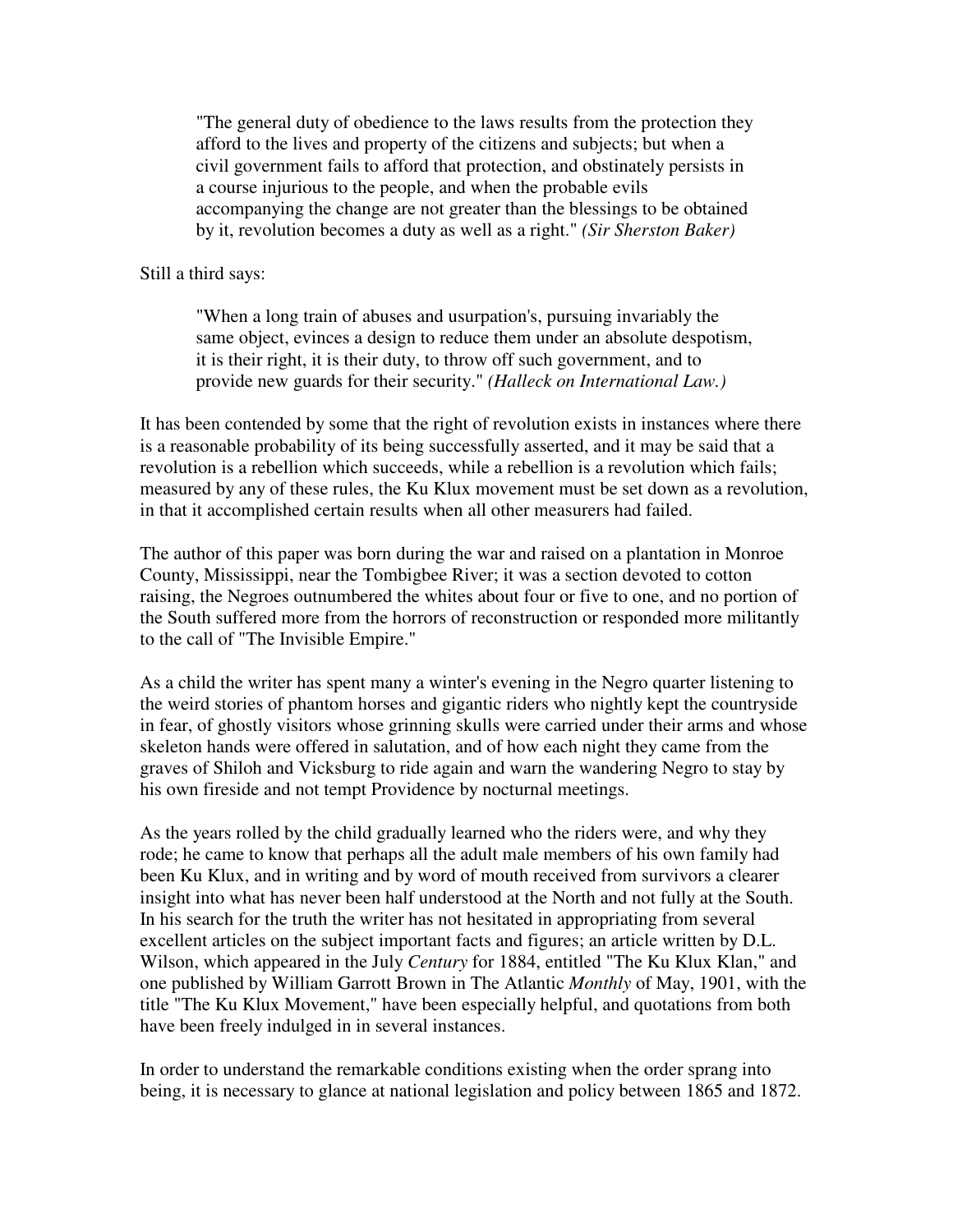Perhaps the greatest misfortune which could have befallen the South was the assassination of Abraham Lincoln; he was not only a great man, but he was a kind and generous man, who, throughout the war, looked upon the South as an erring child to be brought back, forcibly in necessary, into its father's house, and in dealing with the great problems immediately following the war he would have acted with "charity for all, with malice towards none,"

Perhaps the second greatest misfortune which could have befallen the South was the succession of Andrew Johnson to the presidency. With the single exception of Aaron Burr, no public man of our country has suffered so much at the hands of his contemporaries as has Andrew Johnson; despised by the South as a renegade, first distrusted and finally hated by the Republicans with a venom unsurpassed in public life, he was ground between the upper and nether millstones. As a matter of fact, honesty and consistency marked his remarkable political career, but no man was ever more brutal or less diplomatic in dealing with delicate situations or endowed with such a faculty for doing the right thing in the wrong way.

It hardly admits of question but that Johnson adopted, *en toto,* the plan Mr. Lincoln had mapped out for dealing with the Southern States, involving the immediate organization of the State governments and their representation in both Houses of Congress.

The details of the plan included the appointment of a provisional governor by the President in each State , and the calling of a Constitutional Convention with delegates selected by those who were qualified voters under the old laws and would take the oath of allegiance prescribed by the Amnesty proclamation; it was also Mr. Lincoln's plan to admit as voters such Negroes as could read and write and had served in the Union army.

When Congress met in December, 1865, the Southern States had carried out the design of the President.

It must be borne in mind that throughout the war and up to this time the North and the Republican party had uniformly contended that the Southern States had never been out of the Union, that the Union and the States were indestructible, and that there was no way by which any of them could get out/ this had been announced in various resolutions of Congress and proclamations of Mr. Lincoln, and was in fact the only theory on which the position of the Union in the war between the States could be sustained.

Immediately on the collapse of the Confederacy the views of the leaders of the Republican party underwent a startling change; Thaddeaus Stevens, as leader in the House, and Wade and Sumner in the Senate began to preach the doctrine that *the Southern States had become conquered provinces, that all Federal laws and guarantees of the Constitution of the United States were suspended within their limits, and that Congress alone could restore the laws and rights so suspended.* If the Southern States were still States of the Union, then their citizens were entitled to all the guarantees of the Federal Constitution; if they were no longer States, then a successful war waged to preserve the Union had resulted in its dissolution.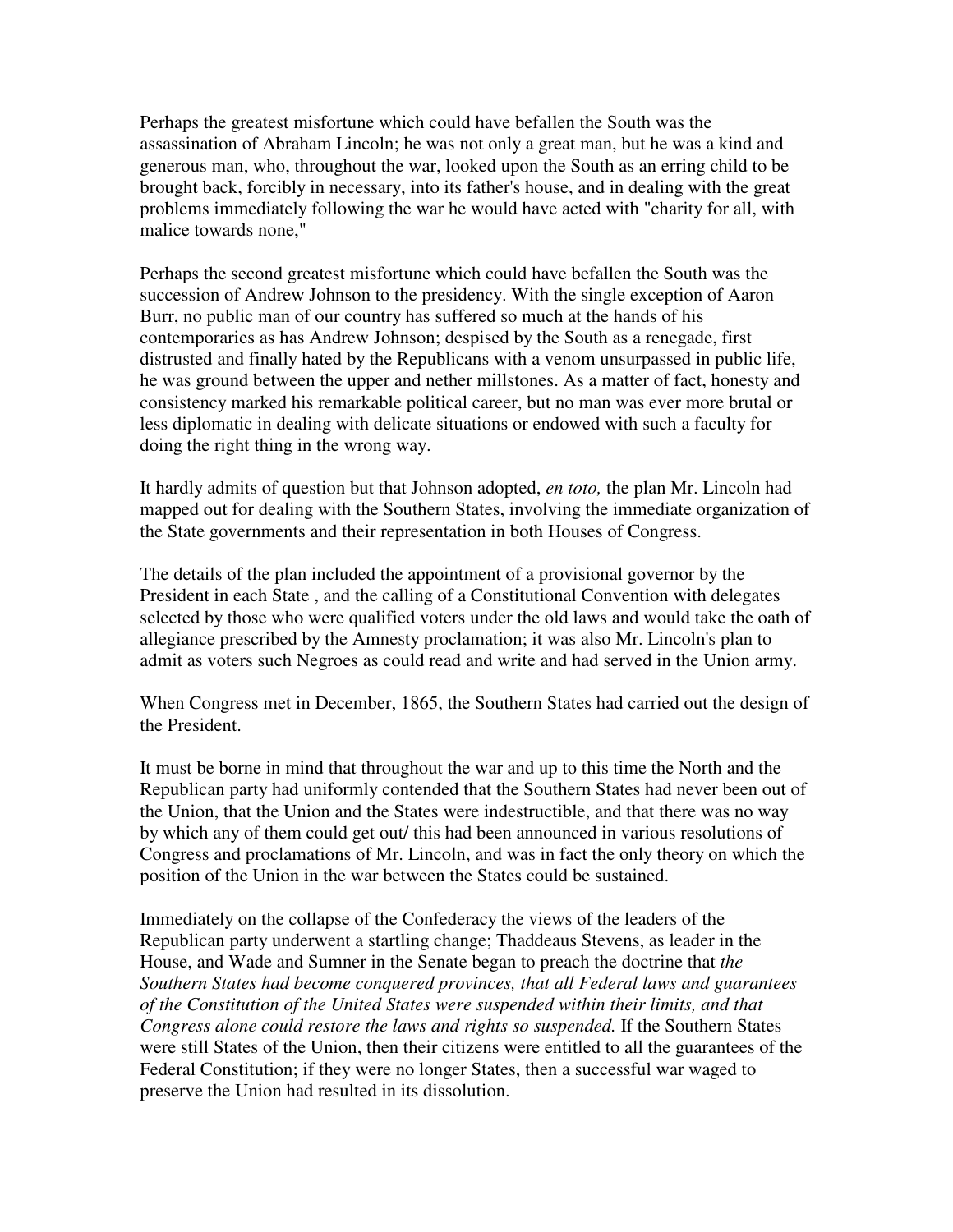It is not the purpose of this paper to discuss the motives that inspired these men. It is to be noted, however, that at the very time the dominant party in Congress was denying the existence of these States as such, the Supreme Court of the United States was recognized their existence by trying cases brought by and against them as States, the justices of the court were sitting on Circuit in these States, which was permissible only in the event tat they were States, and their votes as States had just been considered and counted in the adoption of the Thirteenth Amendment, which otherwise could not have been adopted, as the Southern States constituted over one-fourth of those in the Union.

The personal and political strength of Mr. Lincoln, coupled with the fact that he was one of the original leaders and organizers of the Republican party, might have enabled him to succeed where Johnson failed. Andrew Johnson was never a Republican, but a States Rights Union Democrat, and in 1864 was placed on the Republican ticket as a sop to the War Democrats of the North and to strengthen the administration in the border States.

The North had hardly recovered from the first sensation of horror over the assassination of Mr. Lincoln and corresponding bitterness towards the South, before President Johnson announced his policy, and the long contest between the Executive and Legislative Departments of the National Government began.

The first open rupture occurred in February, 1866, when the President vetoed what is known as the *"Freedmen's Bureau Bill,"* which was passed in a slightly different shape over his second veto on July 16th of the same year.

The bill established a bureau, to be a part of the War Department, which was to have jurisdiction over all matters pertaining to freedmen; it provided for agents to be appointed from the army, or civil life, in all counties of the South, who were to exercise the powers of military judges; among other vague and indefinite provisions it contained the following:

The President shall, through the commissioner and the officers of the bureau, and under such rules and regulations as the President, through the Secretary of War, shall prescribe, extend military protection and have military jurisdiction over all cases and questions concerning the free enjoyment of such immunities and rights" as are guaranteed to freedmen by the terms of the bill; these agents likewise exercised jurisdiction over all matters of contract between Negroes and white men.

In trials before them, the ordinary rules of law governing procedure were abolished, the right of trial by jury was denied, no presentment or indictment was required, the punishments were not fixed by law, but were such as the different agents might deem proper and adequate, and from these remarkable tribunals no appeal lay to any of the courts vested by the Constitution of the United States with the exclusive judicial powers of the Nation.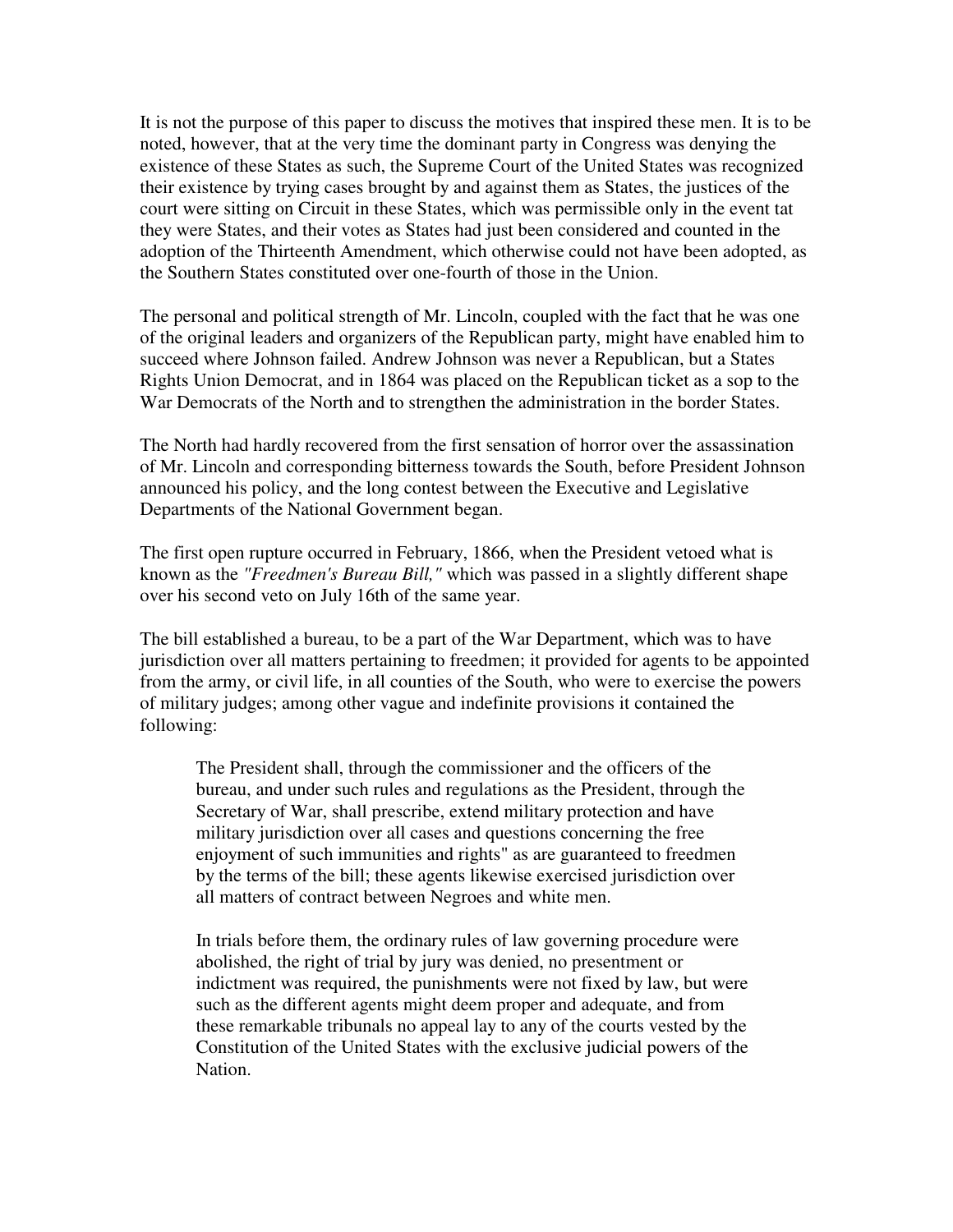Last, but not least, a detail of troops was at the beck and call of each agent to enable him to enforce his extraordinary jurisdiction. Although the Constitution of the United States provides that every State shall have at least on representative in Congress and that no State, without its consent, shall be deprived of its equal suffrage in the Senate, not a single member of either House of Congress from any of the States affected by this bill was recognized or allowed to participate in the proceedings of Congress when it was being passed, although, under proclamation of the President, their State governments had been duly organized and their elected representatives were at Washington demanding their seats.

At this day it will not be seriously contended that this legislation was warranted as a war measure, for the war had been over for more than a year, and the authority of the United States was not being questioned in any portion of the South.

In the spring and summer of 1867 Congress passed, over the President's veto, three bills providing for "the more efficient government of the rebel States."

These bills divided ten of the Southern States into five military districts, each to be ruled over by an army officer not below the rank of brigadier general; his duties and authority were "to protect all persons in their rights of person and property; to suppress insurrection, disorder, and violence, and to punish, or cause to be punished, all disturbers of the public peace and criminals"; one provision declared all interference by State authority void; another provided that the military commander might "allow local civil tribunals to try offenders," but left it to his discretion whether he should do so or not; another gave the commander the power to suspend or remove from office, or from the performance of official duties, all civil or military officers of any State or municipality, and fill their places with such soldiers or civilians as he saw fit; the effect of this legislation was to abolish the trial by jury in all criminal and civil cases, to proclaim martial law and thereby suspend the writ of habeas corpus to authorize arrests without warrant, abolish indictment and presentment for crime, discard process of law, and make the citizen and his property answerable to the will or caprice of a military officer from whose decision there was no appeal, except in case of a death sentence, when the approval of the President was required; the power was also given to the military commander to delegate most of these powers to whatever subordinates he saw fit. Not only did this legislation violate almost every guarantee of the State and Federal Constitutions, but it gave to a subordinate military officer powers which the combined legislative, executive, and judicial branches of the National Government could not exercise.

In one of his veto measures Andrew Johnson truthfully said:

"Such a power has not been wielded by any monarch in England for more than five hundred years. In all that time no people who speak the English language have borne such servitude."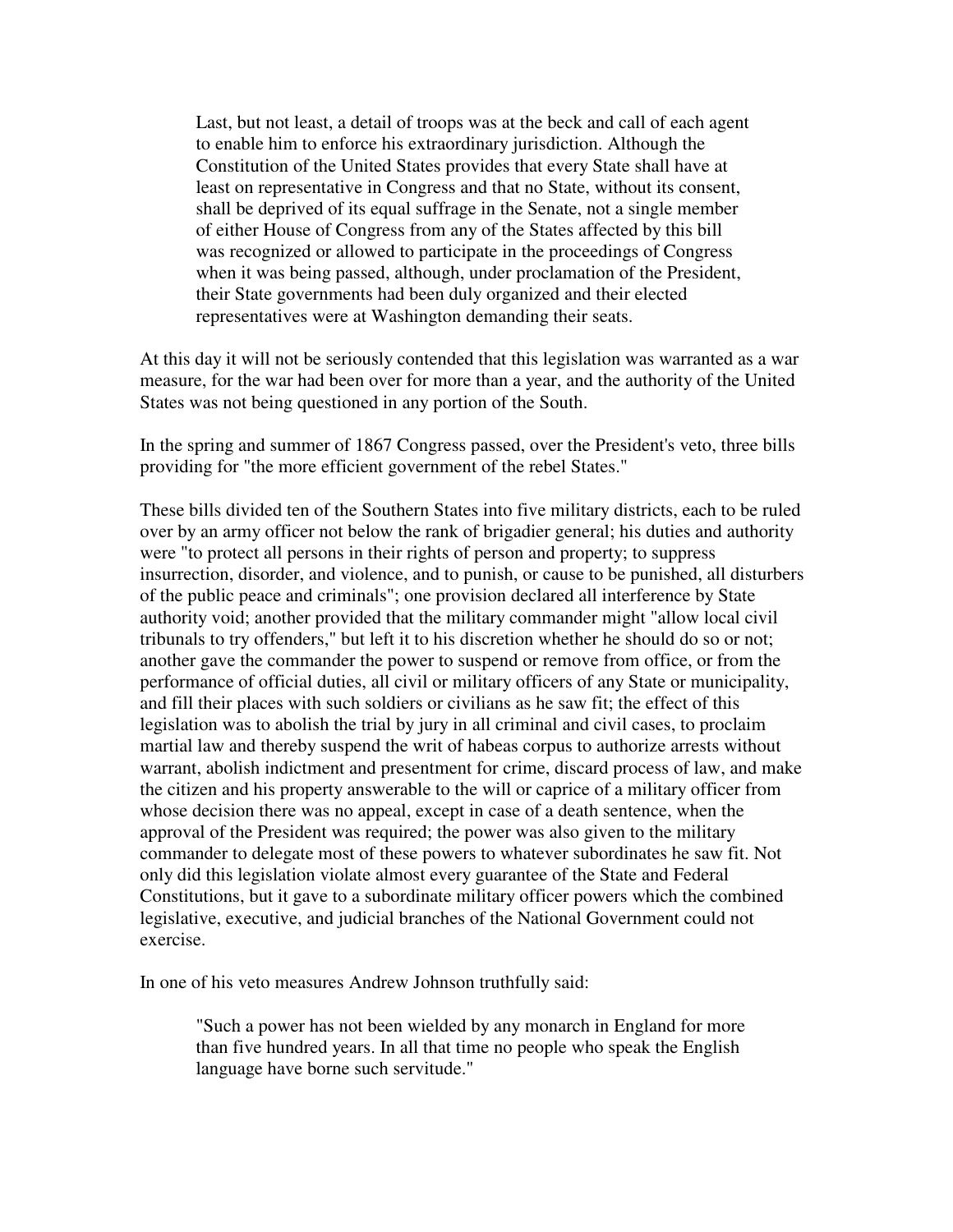In this legislation it was also proved that the prescribed military rule was to continue until the ten States held constitutional conventions in a manner set out, elected delegates thereto under domination of the military, adopted constitutions satisfactory to Congress, had their Legislatures adopt the Fourteenth Amendment to the Constitution of the United States, and until said amendment had been adopted by three-fourths of the States of the entire Union.

When it is added that up to 1872 all white men were disfranchised and forbidden to hold any State or Federal office who had been engaged in insurrection forgiven aid or comfort to the enemies of the United States and had previously held any State or Federal office, it will be seen how complete was the scheme of reconstruction.

The only possible excuse for the plan was that the condition of the country demanded martial law and the suspension of the writ of habeas corpus, and this is fully met by calling attention to the fact that the suspension of this great writ is prohibited by the Constitution except in cases of "rebellion or invasion"; no one will seriously contend that either of these conditions existed.

The Civil Rights Bill, passed several years later through the influence of Charles Summer, completed what are usually considered the reconstruction acts. Sumner is said to have been a believer in the social equality of the Negro, and for the purpose of forcing this on the South a bill was put through Congress authorizing the United States courts, by heavy penalties, to compel admission of Negroes to hotels, theaters, schools, etc., and upon juries. This last act was held unconstitutional by the Supreme Court of the United States in 1883. A bill was also introduced by Thaddeus Stevens to confiscate the property of all persons who participated in the rebellion, but his never became a law.

The writer of this paper is willing to let these acts speak for themselves without further comment, except to quote the recent public denunciation of them by Chas. Francis Adams as "impossible and indefensible."

But, if the reconstruction laws were unconstitutional, and wrong and vicious in theory, their practical application to the situation was infinitely worse; substantially all of the intelligent class of the South were disfranchised; the Negroes, not one of whom out of every hundred could either read or write, constituted almost the entire voting population carpetbaggers from the North and scalawags from the South, composed almost exclusively of the very scum of creation, organized and controlled the Negro vote, held the more lucrative offices and began an era of corruption and plunder unheard of before in the history of America. Even Republican papers admitted the conditions.

An editorial of *The Nation*, issued March 23, 1871 says:

We owe it to human nature to say that worse governments have seldom been seen in a civilized country. They have been largely composed of trashy whites and ignorant blacks. The great majority of the officers and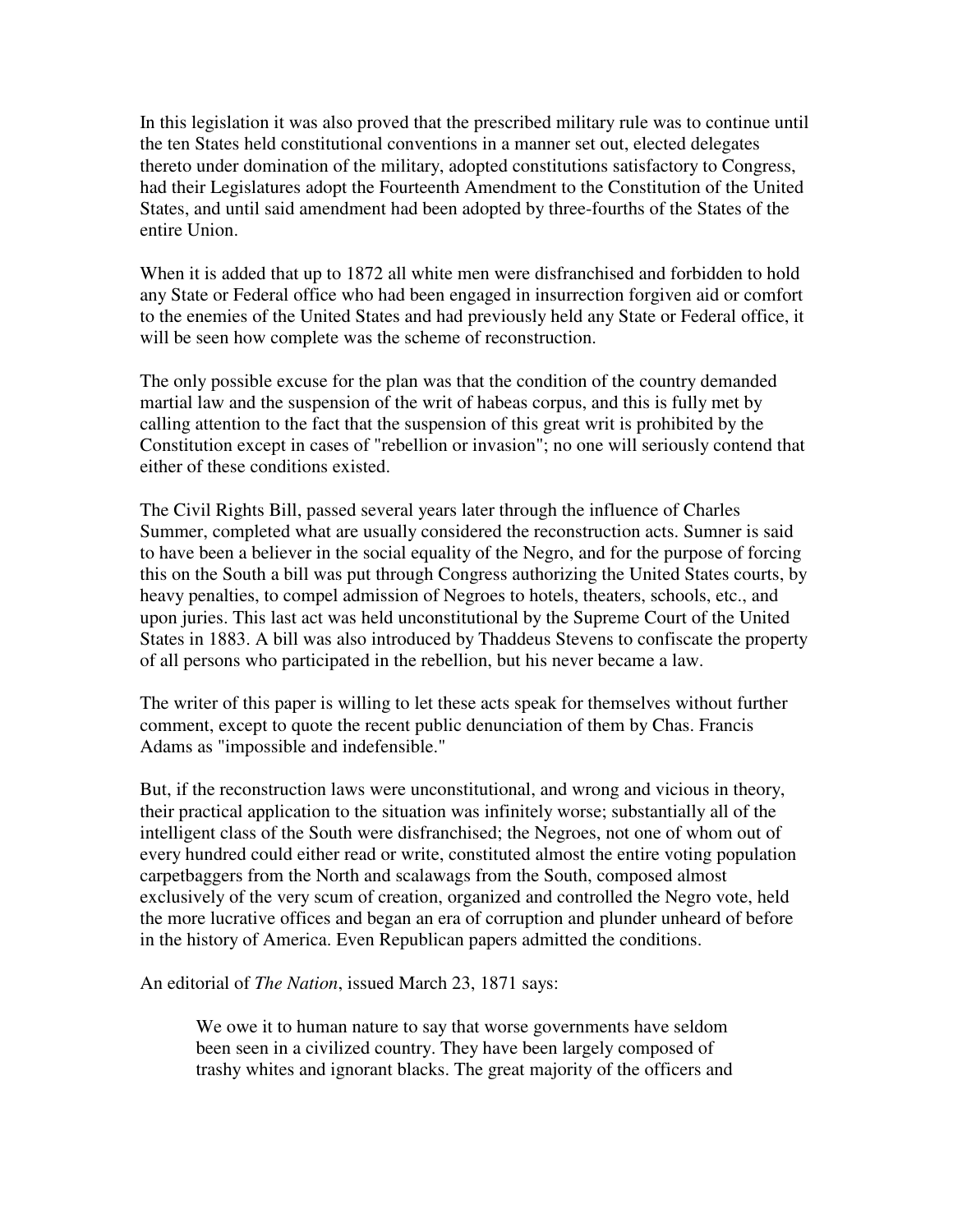legislators have been either wanting in knowledge or in principle, or in both."

In another leader, issued March 30th of the same year, the same paper says:

"Nothing would satisfy the hot-headed majority in Congress but to drive these men (the Southern leaders) into private life, and hand over the government to ignorant Negroes and worthless Northern adventurers."

The Charleston *Daily Republican,* speaking of the appointed officers in South Carolina, says: *Some of them had better hammer stone in the penitentiary than hold office,"* and speaking of the elected Negro officers, it says, *"many are ignorant and degraded and altogether sold to the devil."*

Undoubtedly a few good men came South at the close of the war, but it can be truthfully said of the great mass that no Goth who followed the banner of Alaric to the sack of Rome was a more ruthless destroyer of property, or held in greater contempt the rights of a prostrate people than did the carpetbaggers who followed in the wake of the Federal armies.

A few figures will give some faint idea of the results of this saturnalia of ignorance and corruption. In Mississippi 6,4000,000 acres of land, being 20 percent of the total acreage of the State, was forfeited for taxes, the State tax for 1871 being four times as great as for 1869, that of 1873 eight times as great, and that of 1874 fourteen times as great; State, county and municipal taxes aggregated an amount equivalent to confiscation, and values for taxation were frequently placed by Negro boards of supervisors at from two to four times the actual values.

In South Carolina the taxes in 1860 amounted to \$400,000, while in 1871 they amounted to \$2,000,000, though the taxable values had shrunk from \$490,000,000 to \$184,000,000, thus making the rate of taxation almost fifteen times greater. The result was that a large part of the land was forfeited and lay waste or was parceled out among Negroes. Notwithstanding this enormous tax, the debt of the State increased from \$1,000,000 in 1867 to \$5,000,000 in 1868 and to \$30,000,000 in 1872.

During the Same period the debt of Louisiana increased from \$6,500,000 to \$50,000,000.

The affairs of counties, towns and villages were in even worse condition, most of their officers being Negroes, who could neither read nor write, and "who knew none of the uses of authority except its insolence."

The utter bankruptcy of States, counties and cities and their citizens was the least of the evils which prevailed.

Thousands of Negroes left the farms and crowded into the towns and villages to live on the bounty of the government and exercise the rights of suffrage and office holding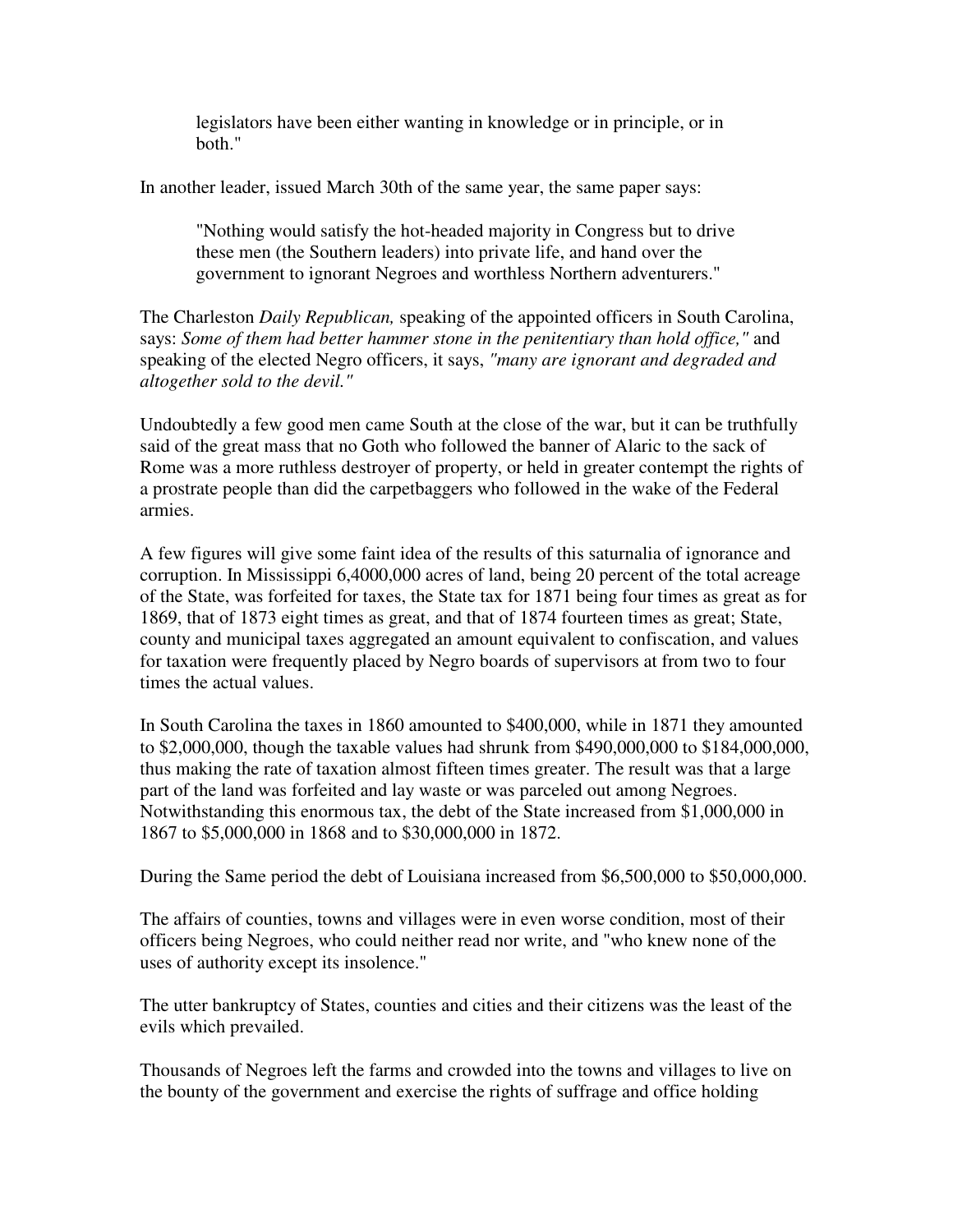denied to their late masters; many of them were armed and organized into militia companies, Southern white men being excluded from these bodies; the agents of the Freedmens Bureau and the judges of the courts were largely prejudiced against the native whites, and frequently profoundly ignorant, and many members of the constabulary were unable to write a return upon a writ; drunken and insolent Negroes thronged the streets, and white women were frequently subjected to the vilest insults; Federal troops were quartered in the towns and often used to enforce the malice or caprice of agents of the Freedmen's Bureau and Negroes and Northern adventurers; men and women were frequently arrested without warrant or specific charge and carried forty or fifty miles from their homes and imprisoned for indefinite periods without a hearing and finally discharged without even appearing before a judge.

#### Woodrow Wilson in his *History of the American People,* says:

"The white men of the South were aroused by the very instinct of selfpreservation to rid themselves, by fair means or foul, of the intolerable burden of government sustained by the votes of ignorant Negroes and conducted in the interest of adventure; governments whose incredible debts were incurred that thieves might be enriched, whose increasing loans and taxes went to no public use, but into the pockets of party managers and corrupt contractors. There was no place of open action or of Constitutional agitation, under the terms of reconstruction, for the men who were the real leaders of the Southern communities. Its restrictions shut white men of the older order out from the suffrage even. They could act only by private combination, by private means, as a force outside of the government, hostile to it, proscribed by it, of whom opposition and bitter resistance was expected, and expected with defiance."

The men of the South had seen the last hope from constituted authority dissipated; there remained "nothing less than the corruption and destruction of their society, a reign of ignorance, a regime of power basely used, " under which they and their wives and children could hope for no protection of life, liberty or property, and at this point they gathered for resistance.

Curiously enough, fate had prepared a potent weapon, and at the critical moment thrust it into the hands of these desperate and despairing men.

On Christmas eve in 1865 in the law office of Judge Thomas Jones, in the little town of Pulaski, in Southern Tennessee, near the Alabama line, six young men, all confederate veterans, concluded to organize a society of some kind; some one suggested that they call it "Kuklid," from the Greek word Kuklos, meaning a circle, and some other person present said, "Call it Ku Klux"; the word "Klan" was then added to complete the alliteration. In order to arouse public curiosity and surround the organization with an atmosphere of mystery, various devices were resorted to; the oath bound the member to absolute secrecy in regard to everything pertaining to the order, and he was prohibited from disclosing the fact that he was a Ku Klux, or giving the name of any other member,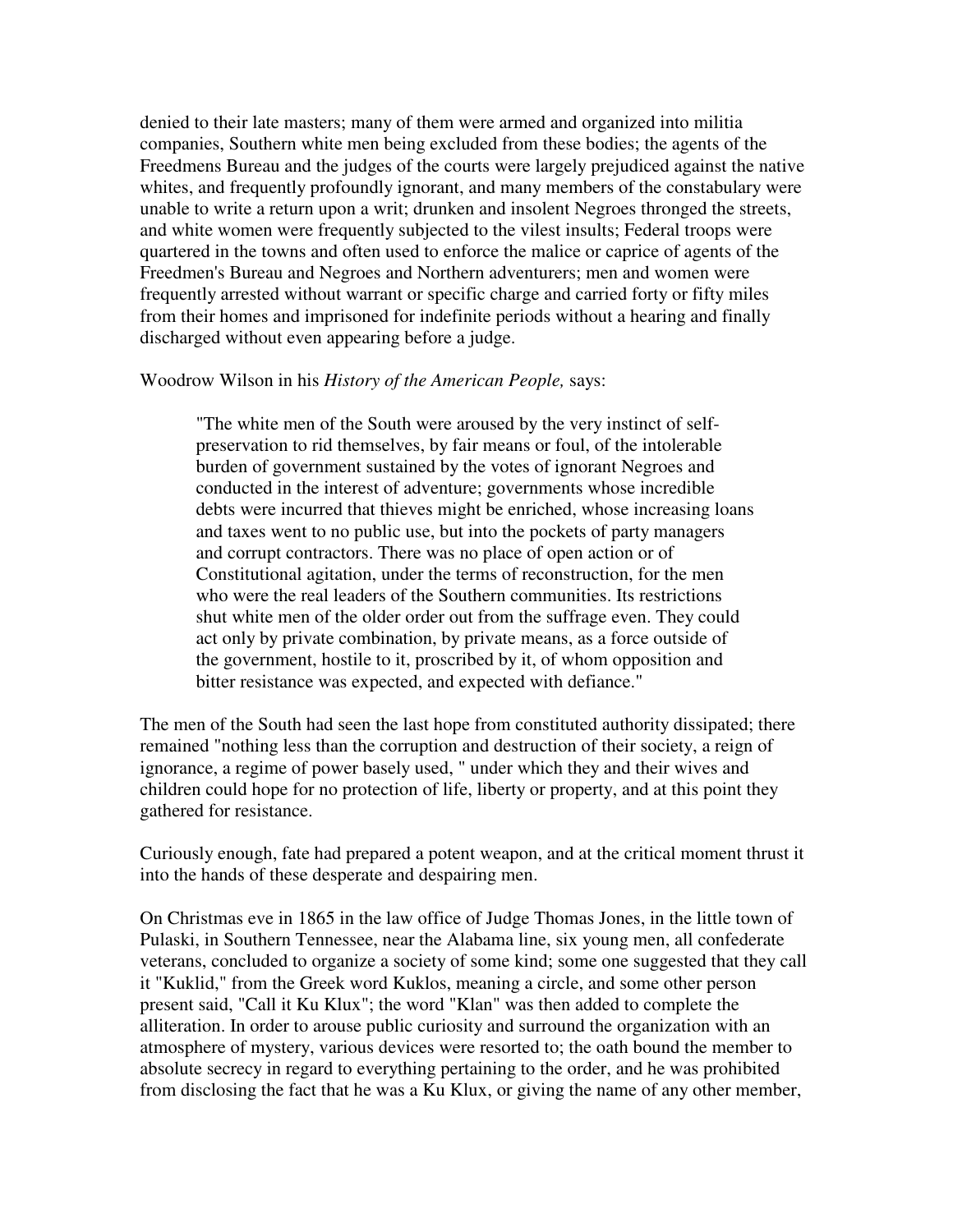or soliciting membership; each member was required to appear at the meetings arrayed in a long robe with a white mask and very tall hat made of white pasteboard; the meetings were held at night in the cellar of a deserted brick house standing on a hill near the town. The officers were a "Grand Cyclops," who presided at the meetings; a "Grand Maji, " who was a kind of vice-president; a "Grand Turk," or marshal, a "Grand Exchequer," who acted as treasurer, and two "Lictors, who were the outer and inner guards of the "Den." One of these "Licotrs: was stationed in front of the old ruin and another between it and town, both dressed in the hideous regalia of the order and bearing enormous spears. The only business transacted at the meetings was the initiation of new members with the most fantastic of ceremonies, and the only purpose of the order was to mystify outsiders and have fun. During the summer the membership rapidly increased, the local papers contained many references to it, and the probable objects of the movement were being generally discussed; young men from the country and neighboring counties were initiated and organized "dens" in their neighborhoods, the same mystery and secrecy being maintained. The red lights and uproar of initiations seen and heard at midnight from graveyards and haunted houses were duly reported and repeated in the Negro quarter and among whites of the lower classes with every exaggeration which ignorance and suppression could suggest. Acting on mysterious statements from gigantic shrouded figures who frequented lonely country roads a midnight, it began to be bruited abroad the the Ku Klux were the spirits of dead Confederate soldiers. Travel along the roads on which the ghostly "Lictors" stood sentinel was almost discontinued at night, and even the wisest and least imaginative persons began to wonder what it all meant.

The most remarkable characteristics of the Negro race at the present day are their vivid imagination and universal superstition; during slavery and the years following the war, for obvious reasons these characteristics were much more pronounced than now.

The Ku Klux Klan readily appealed to these people as an incation of powers of darkness, and it was soon noticed that in neighborhoods where "dens" were actively operating no Negro could be induced to budge beyond his doorsill after dark.

The rapidity with which the order spread during the winter of 1865-1866 was marvelous, and yet there was still no serious purpose behind the movement and nothing to support it beyond the enjoyment of the initiations and the baffled curiosity of the mystified public. As time went by, however, and the members began to realize the amazing influence of the unknown over the minds and actions of men, and what a power was in there hands, and saw the unexampled rapidity with which the order crossed mountains and rivers and states, they themselves began to be imbued with that the idea that some great mission awaited the movement. The discovery of such a mission was not difficult; the need of some drastic remedy for existing conditions was recognized by all, and the terror inspired by the Ku Klux Klan suggested that it might be utilized to protect property and suppress crime and disorder.

At this time there were probably several hundred "dens" in Middle and West Tennessee, and a number in Mississippi and Alabama, but they had no general organization, no means of communication, no supreme authority, and in fact, they had no need of such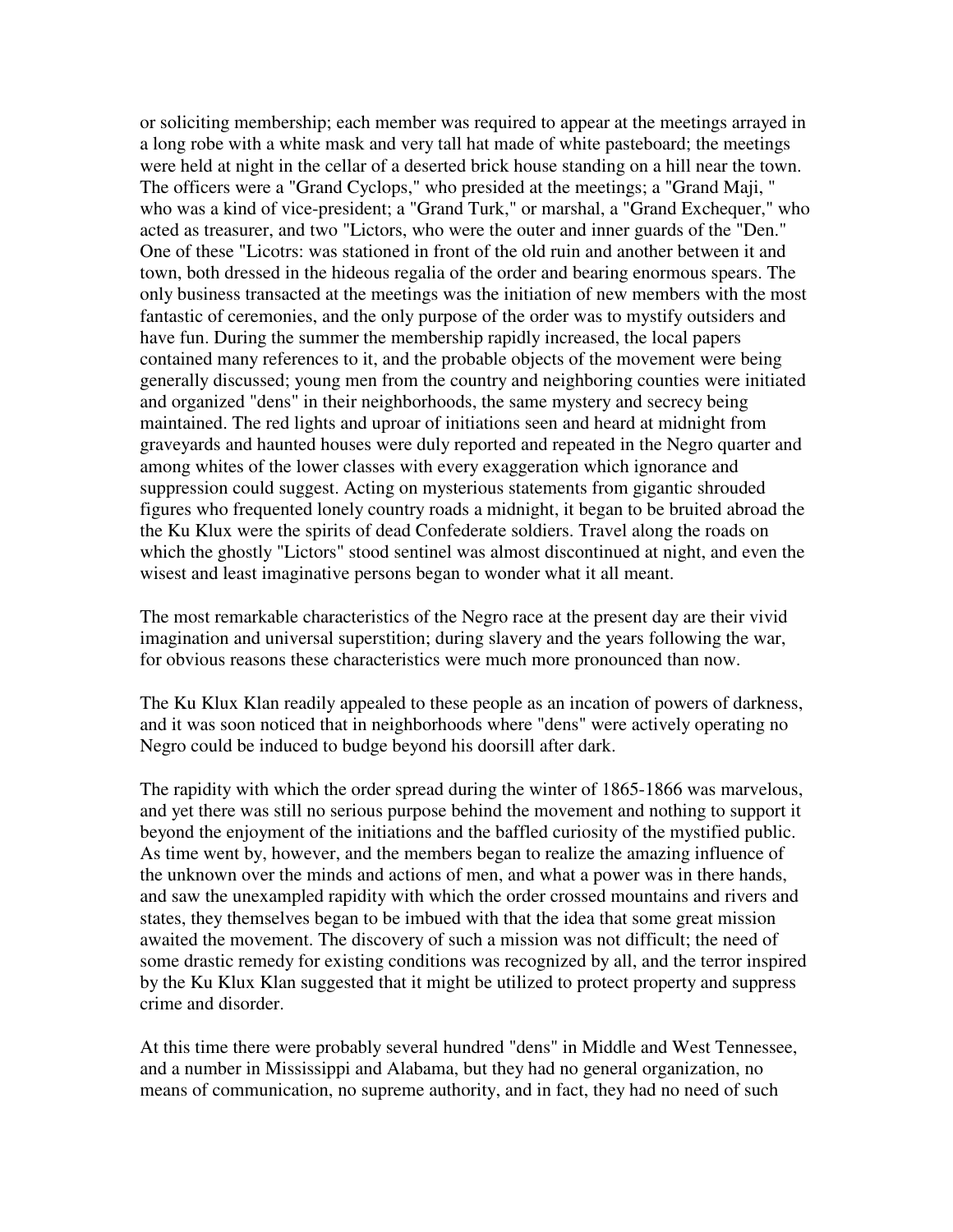things; the idea of using the order as patrols, or "patter rollers," and regulators seemed to spontaneously spring up over the entire region dominated by the "dens," without an consultation, or chance for consultation among the scattered local leaders, and was promptly acted on. As soon as this developed, it was deemed best to perfect a more regular organization, and in the spring of 1867 the "Grand Cyclops" of the Pulaski "den" sent out a request to all dens of which he had knowledge to send delegates to a convention to be held in Nashville; these delegates met secretly without attracting public attention, and adopted a plan of organization. The region in which the Klan operated was to be known as the "The Invisible Empire," divided into Realms," corresponding with states; each "Realm" was divided into "Dominions," corresponding with congressional districts; each "Dominion" into "provinces," corresponding with counties, and each "Province" into "Dens."

The supreme head of the order was the "Grand Wizard, " the ruler of a "Realm" was a "Grand Dragon," that of a "Dominion" a "Grand Titan," That of a "Province" a "Grand Giant," and that of a "Den" a "Grand Cyclops."

A statement of the principles of the order, not for publication, contained the following words:

"We recognize our relation to the United States Government, the supremacy of the Constitution, the Constitutional laws thereof, and the Union of the States there under."

The special objects of the order were set out as follows:

- 1. To protect the weak, the innocent, and the defenseless from the indignities, wrongs, and outrages of the lawless, the violent, and the brutal; to relieve the injured and the oppressed; to secure the suffering and unfortunate, and especially the widows and orphans of Confederate soldiers.
- 2. To protect and defend the Constitution of the United States, and all laws passed in conformity thereto, and to protect the States and people thereof from all invasion from any source whatever.
- 3. To aid and assist in the execution of all Constitutional laws, and to protect the people from unlawful seizure, and from trial, except by their peers, in conformity with the laws of the land."

The secret Nashville convention gave a still greater impetus to the movement, for the same unbearable conditions existed in almost every Southern community, and the belief that nothing could be hoped for from national or local authorities was prevalent and well founded. In order to more effectively carry out their plans, and deceive the public as to their members, the "Grand Dragon" of the "Realm" of Tennessee issued an order for a general parade in each county seat on the night of July 4, 1867. A faint idea of the impression created can be gathered from the account of an eye-witness of what occurred in Pulaski.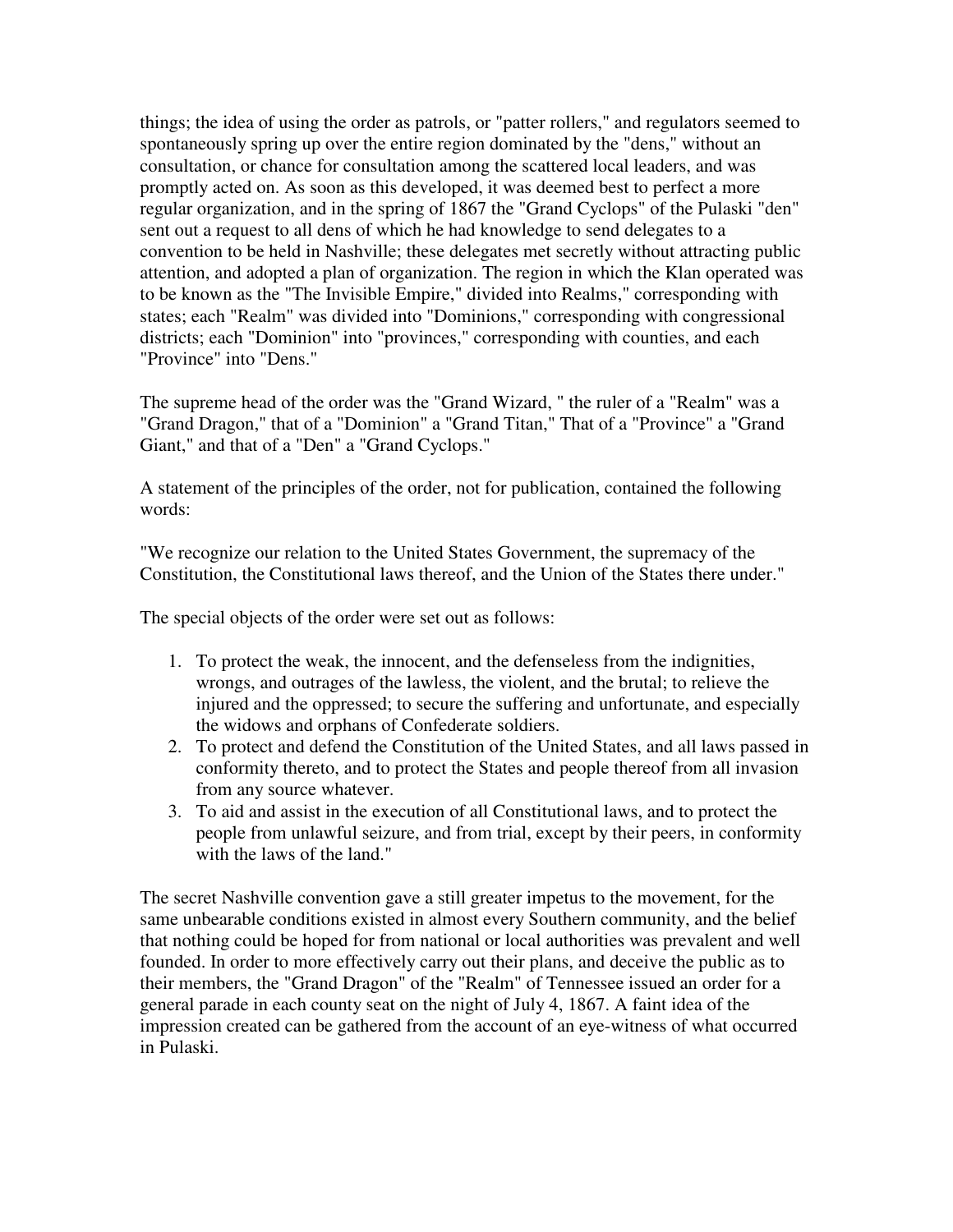On the morning of that day the citizens found the sidewalks thickly strews with slips of paper bearing the printed words: "The Ku Klux will parade the streets tonight." This announcement created great excitement. The people supposed that their curiosity, so long baffled, would now be gratified. They were confident that this parade would at least afford them the opportunity of learning who belonged to the Ku Klux Klan.

Many came from the surrounding country. The members of the Klan in the county left their homes in the afternoon, and traveled alone or in squads of two or three, with their parapher"Soon after nightfall the streets were lined with an expectant and excited throng of people. nalia carefully concealed. If questioned, they answered that they were going to Pulaski to see the Ku Klux parade. After nightfall they assembled at designated points near the four main roads leading into the town. Here they donned their robes and disguises, and put covers of gaudy materials on their horses. A skyrocket sent up from a point in the town was the signal to mount and move. The different companies met and joined each other on the public square in perfect silence; the discipline appeared to be admirable. Not a word was spoken. Necessary orders were given by means of whistles. In single file, in deathlike stillness, with funeral slowness, they marched and countermarched throughout the town. While the column was headed north on one street it was going south on another. By crossing over in opposite directions the lines were kept up in almost unbroken continuity. The effect was to create the impression of vast numbers. This marching and countermarching was kept up for about 2 hours, and the Klan departed as noiselessly as they came The public was more than ever mystified. The efforts of the most curious to find out who were Ku Klux failed. One gentleman from the country was confident that he could identify the riders by the horses, but, as we have said the horses were disguised as well as the riders. Determined not to be baffled, during a halt of the column he lifted the cover of a horse that was near him and recognized his own steed and saddle, on which he had ridden into town. The town people were on the alert to see who of the young men of the town would be Ku Klux. All of them, almost without exception, were marked mingling freely and conspicuously with the spectators.

Perhaps the greatest illusion produced was in regard to the numbers taking part in the parade. Reputable citizens were confident that the number was not less than three thousand. Others, whose imaginations were more easily wrought upon, were quite certain there were ten thousand. The truth is that the number of Ku Klux in the parade did not exceed four hundred. *(Eyewitness account)*

It is safe to say that 90 percent of the work of the Klan involved no personal violence. In most instances mere knowledge of the fact that the Ku Klux were organized in the community and patrolled it by night accomplished most that was desired; in case the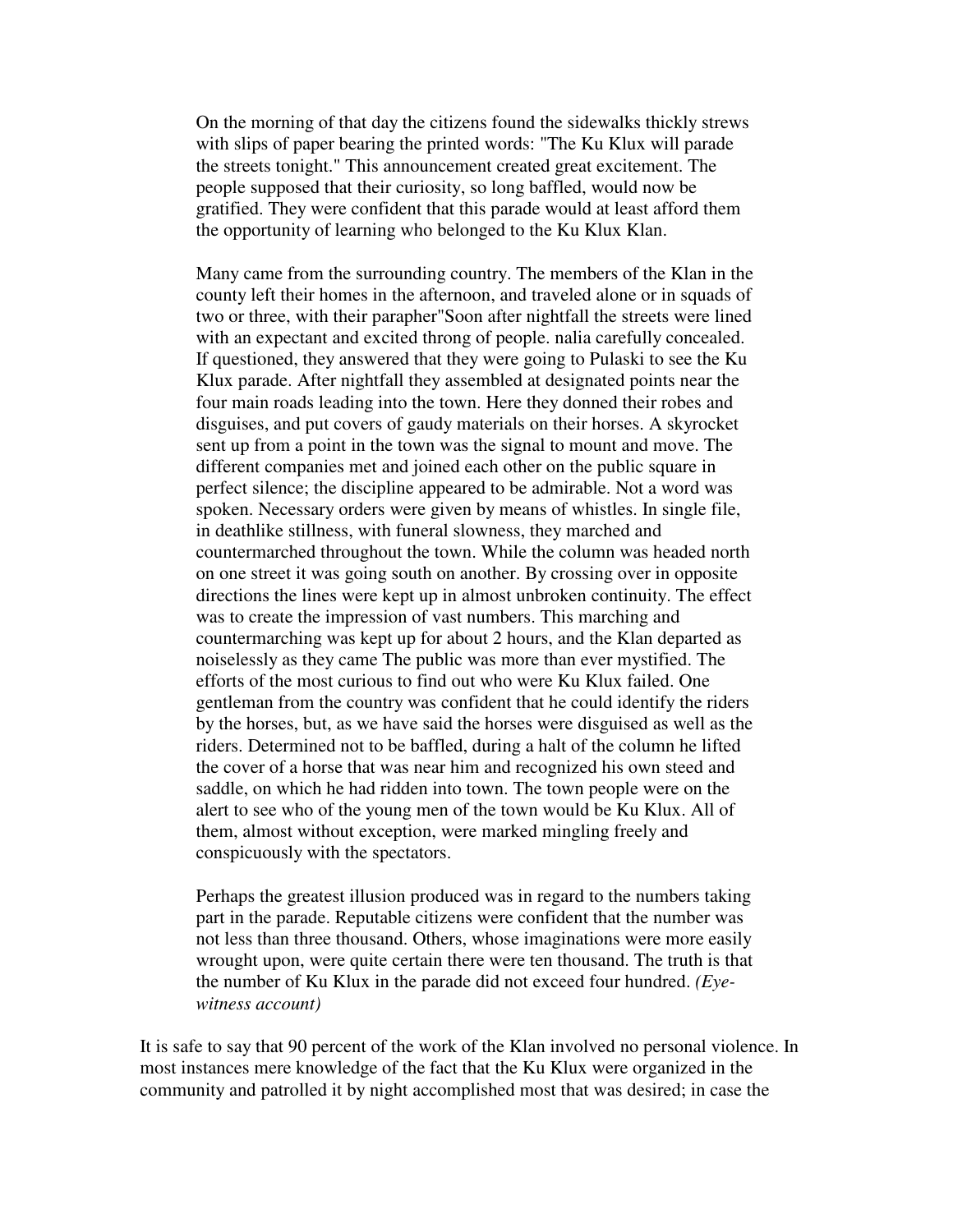nocturnal political meetings of the Negroes, organized by the scalawags and carpetbaggers, proved disorderly and offensive, sheeted horsemen would be found drawn up across every road leading from the meting place, and, though not a word was spoken, and no violence whatever offered, that meeting usually adjourned; sometimes the entire Klan was divided into smaller bodies, which rode all night , appearing in Negro quarters distributed over a large section of country, and usually maintain absolute silence and troubling no one. In case a Negro became insolent or dangerous, he was likely to be visited by a mounted specter some twelve feet high, who asked for water, drank a bucket full with the remark that it was the first he had tasted since he was killed at the battle of Shiloh, extended a skeleton hand, or what appeared to be his skull, to his unwilling host, and departed with the suggestion that he would call again in case the owner of the cabin did not improve his manners. No one who was not raised among Negroes can form the slightest conception of the potency of these methods.

In dealing with objectionable characters among the whites, mysterious communications, sealed with skull and crossbones, were usually pinned upon their doors at night, warning them to mend their ways or leave the country. In many instances all the officers of a county were notified that it was time for them to depart, and they did so with no unnecessary delay.

There lives in the capital City of Texas an honorable member of our profession, who has held for many years one of the highest positions within the gift of the state, who organized every "Den" in the state of Florida. I have his word for it that not one single act of personal violence was committed by any one of these "Dens." Their most noteworthy achievement was the destruction of the entire shipment of guns sent from the North to arm the Negro militia of the State. Every telegraph operator, brakeman, engineer and conductor on the road over which these arms entered the State was a Ku Klux; the shipment was watched at every point, and between Lake City and Madison, Florida, the entire two carloads of guns were thrown from the moving train by night by a select band of Ku Klux under the personal command of this gentleman, who had quietly boarded the train at the last stop. The Ku Klux left the train at the next station and destroyed the shipment before it was missed, and this notwithstanding the fact that two coaches filled with United States soldiers, sent to guard the arms, were attached to the same train. I am informed by one who participated in the movement that when the 1500 stand of arms intended for the Negro militia of Arkansas left Memphis on the steamer "Hesper", it was overtaken by a tug and the entire shipment broken and thrown into the river.

The men who committed these acts may be condemned by some as lawless, but the destruction of tea in Boston Harbor by comparison becomes rank piracy.

But masked riders and mystery were not the only Ku Klux devices; carpetbaggers and scalawags and their families were ostracized in all walks of life; in the church, in the school, in business wherever men or women, or even children gathered together, no matter what the purpose or the place, the alien and the renegade, and all that belonged or pertained to them, were refused recognition and consigned to outer darkness and the companionship of Negroes.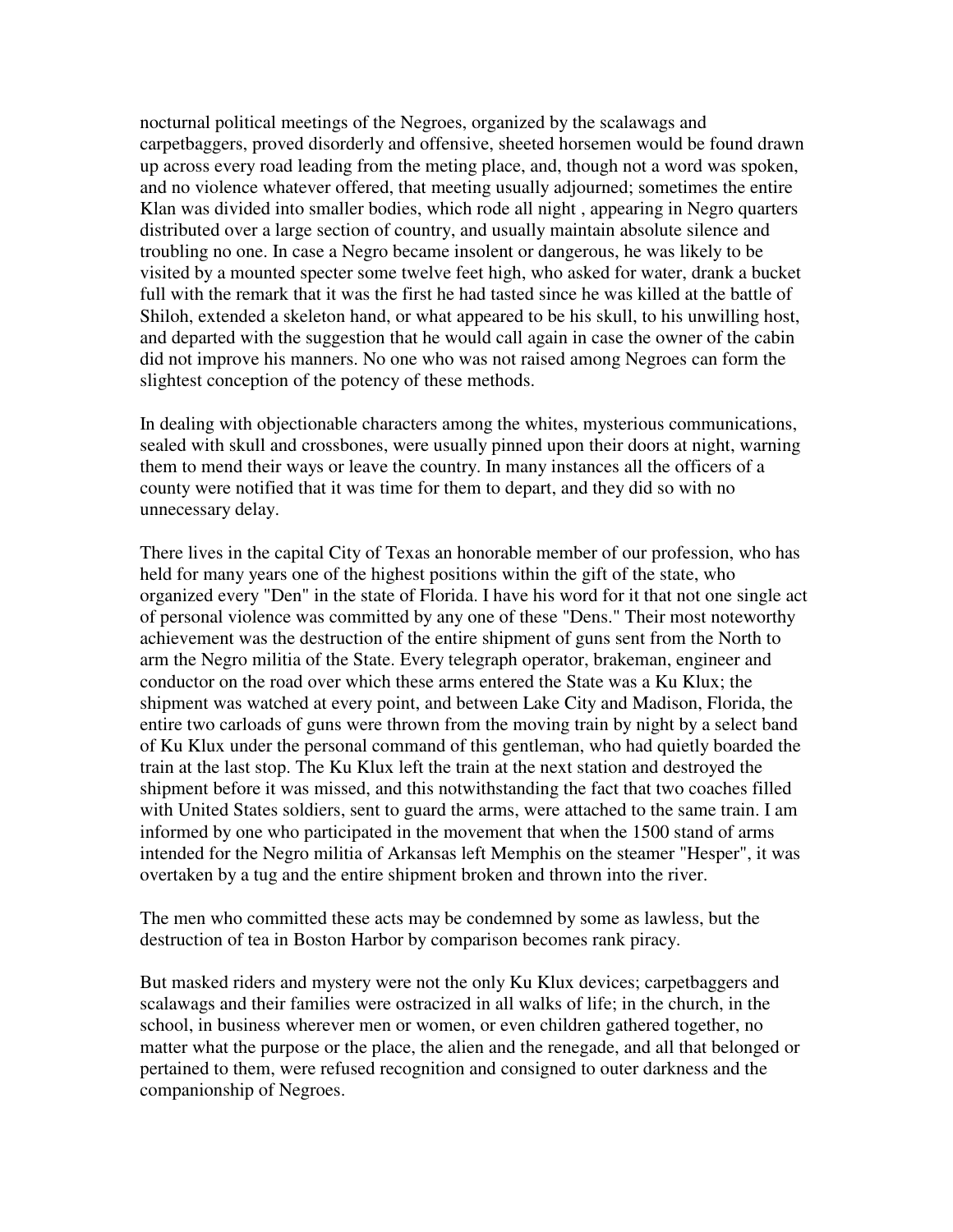In addition to these methods there were some of a much more drastic nature; the sheeted horsemen did not merely warn and intimidate, especially when the warnings were not heeded. In many instances Negroes and carpetbaggers were whipped, and in rare instances shot or hung. Notice to leave the country was frequently extended and rarely declined, and , if declined, the results were likely to be serious. Hanging was promptly administered to the house burner, and sometimes to the murderer; the defamer of women of good character was usually whipped, and sometimes executed if the offense was repeated; threats of violence and oppression of the weak and defenseless, if persisted in after due warning, met with drastic and sometimes cruel remedies; mere corruption in public office was too universal for punishment, or even comment, but he who prostituted officilial power to oppress the individual, a crime prevalent from one end of the country to the other, especially in cases where it affected the widow and the orphan, was likely to be dealt with in no gently way, in case a warning was not promptly observed; those who advocated and practiced social equality of the races and incited hostility of the blacks against the whites were given a single notice to depart in haste, and they rarely took time to reply.

I have in my possession a letter recently received from one who in his young manhood was one of the advisers and leaders of the Klan in East Mississippi, and who subsequently for years served his State with distinction in the National Congress. I quote this language of his, worthy of all acceptation:

"No Victim of their displeasure never suffered without first a full and ample investigation of his case, ex pâté, 'tis true, but all the facts were first found out and thoughtfully weighed, for and against him, and the sentence carefully considered and made commensurate with the justice and necessity of the case. They made the punishment suit the crime."

Where good men controlled little real injustice was done, but in many instances "Dens" were dominated by the reckless and the cruel. These men committed crimes equal to, or worse than those the movement was intended to suppress, and ultimately brought the greatest reproach upon the order. The writer, after going over a very large amount of data, include a hurried perusal of some thirteen volumes devoted by the committees of Congress to the subject, has become fully convinced that in a vast majority of cases the victims of the Ku Klux Klan received just about what they were entitled to.

On account of the secret character of the Klan, it was impossible for it to defend itself against many false accusations. Violence and crimes with which it had no connection were constantly charged to it, and it is well known that many arrests were made of lawless persons clothed in the Ku Klux disguise, who did have, and could have had no connection whatever with the order.

But the Invisible Empire, however its sway was exercised, was a real empire. Wisely and humanely, or roughly and cruelly, the work was done. the State governments, under carpetbag control, made little headway with their freedmen's/ militia against the silent representatives of the white man's will." Acts of Congress and proclamations of President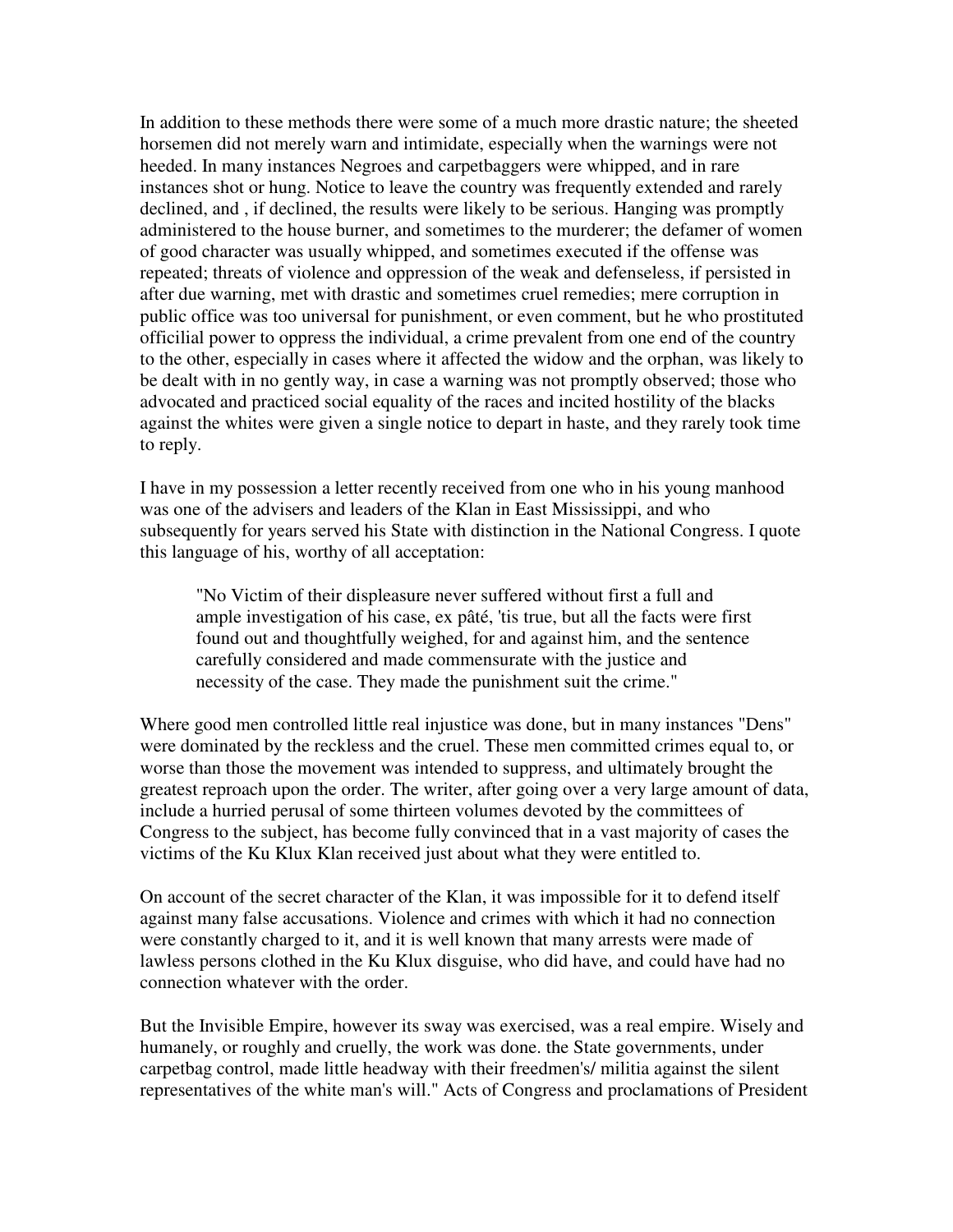Grant, backed by the army of the Nation, were not sufficient to meet the desperate onset of men who, armed with crude weapons, were making what seemed to them the last stand for all they held sacred. Time is not allowed to review the history of the order in the different States; in some it lasted much longer than in others, because the conditions it was intended to remedy lasted longer.

In September, 1868, Cover nor Brlownlow called the Legislature of Tennessee together and had an at passed comparable only to the reconstruction acts of Congress. By its terms association or connection with the Klan was punished by a fine of \$500 and imprisonment in the penitentiary for not less than five years; every inhabitant of the state was constituted an officer with power to arrest without process anyone known to be, or suspected of being, a Ku Klux; to feed, lodge, entertain or conceal a ku Klux subjected the offender to a fine of k\$500 and imprisonment for five years, and informers were offered one-half of the fine.

Notwithstanding these drastic provisions, the Ku Klux continued to actively operate in Tennessee for about six months thereafter. In the latter part of February, 1869, the "Grand Wizard," a citizen of Tennessee, issue a proclamation to his subjects, reciting the legislation against the Klan, stating that the order had now largely accomplished the purposes for which it had been organized; that the civil law now afforded adequate protection to life and property; that robbery and lawlessness were longer unrebuked; that the better elements of society were no longer in dread for the safety of their property, persons and families; that the "Grand Wizard" had been invested with power to determine questions of paramount importance, and , in the exercise of the power so conferred, he declared the Klan dissolved and disbanded. It is believed that "Grand Wizard" was no less a personage than Nathan Bedford Forrest. As the possessor of dauntless and sustained courage, resourcefulness and a grim disregard of all consequences, no more ideal leader of such a movement ever appeared upon the American Stage. This proclamation was addressed to all "Realms," "Dominions," "Provinces" and "Dens" of the "Empire," but it had little effect beyond the borders of one State. Tennessee was the first Southern State in which constitutional government was restored and the scheme of reconstruction abounded. the writer is satisfied that as late as 1872 the Klan was a potent factor in other States.

As a general rule, this grim protest against unbearable conditions disappeared with the worst of the conditions, and not sooner.

In 1870, 1871, and 1872 the Ku Klux Klan consumed a large part of the attention of Congress, the President, and the army of the United States; investigating committees visited every section of the South, many volumes of testimony were compiled, hundreds of speeches were made, martial law was declared in some instances, and proclamations issued in others, still more drastic laws were passed; but in the face of all this, the movement relentlessly moved on to the accomplishment of its purposes.

The Senate investigating committee and the joint committee of the Houses of Congress each presented majority and minority reports; the first to the effect that a conspiracy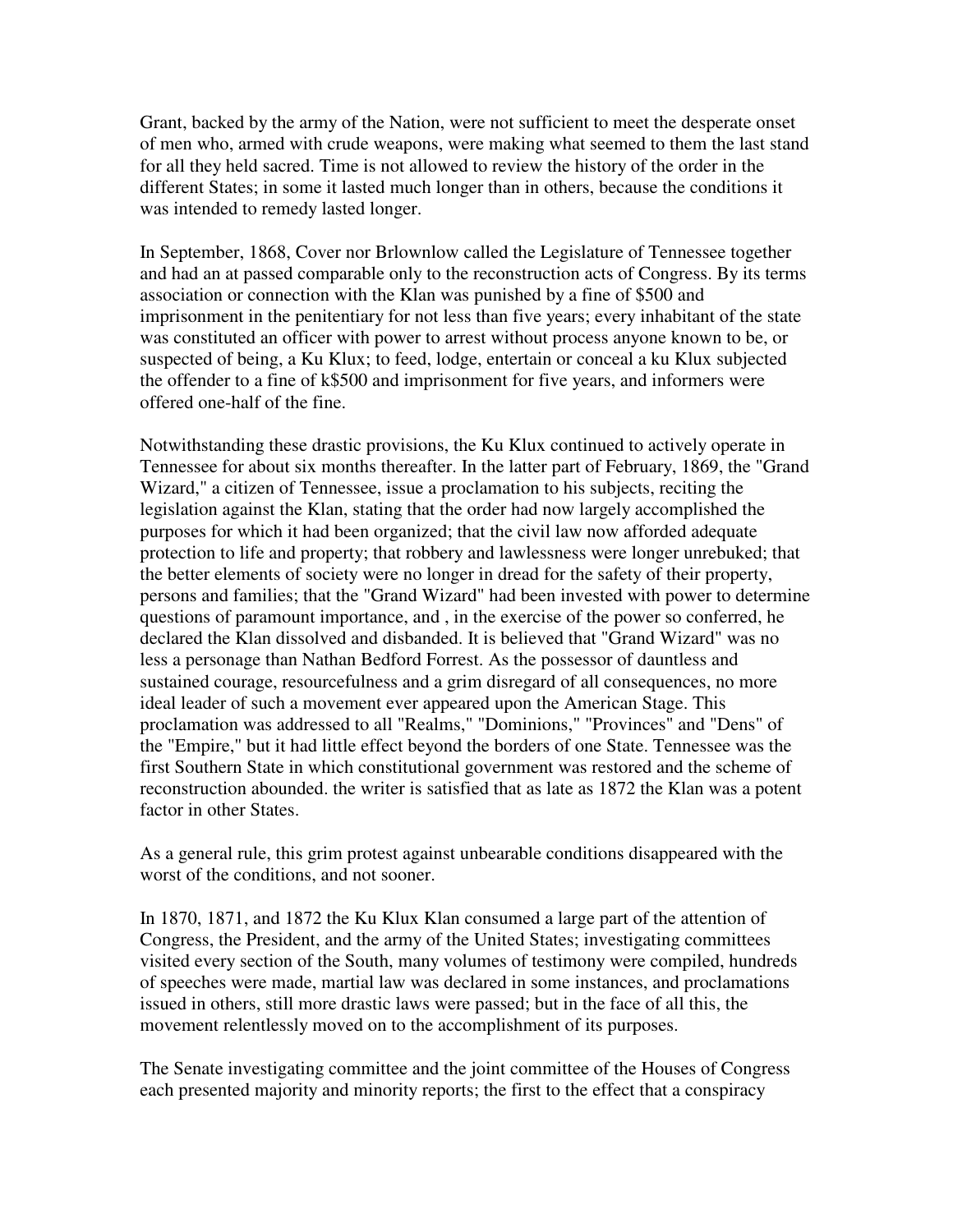existed in the South, of a political nature, against law and the Negro; the second, that misgovernment and criminal exploiting of the country by the reconstruction leaders had provoked natural resistance.

The great debates in Congress and the press of the country began to educate the people as to the awful conditions which had prevailed, and the revolution resorted to as a remedy.

In 1872 Congress passed an act restoring the right vote and hold office to the real leaders and capable men of the South, the worst conditions had disappeared, he troops had been withdrawn, and what was known in the North as "The Great Ku Klux Conspiracy" was at an end.

Just how much the acts of Congress and of the President had to do with the disappearance of the order it is hard to say, but the scalawag and the carpetbagger disappeared about the same time, and it might be said that the purposes of the Klan had been substantially accomplished. The belief of most people in the North that the movement was organized and controlled by roughs and criminals associated together for the commission of crime and bent on re-enslaving the Negro and driving has Northern protectors from the South, is not sustained by the facts. The men who engaged in this movement were largely of the very best.

The leading editorial in *The Nation* of March 30, 1871, speaking of the ignorance and corruption of the carpetbag regime, says:

"We might be told that phenomena like these may be witnessed in New York, which is true. But in New York no one is disfranchised, and we may add that, were decent people in new York hot-blooded, like the same class in South Carolina, and did they believe, as the South Carolinians do, that Ku Kluxing would work reform, they would be busy at it day and night, andy many a hardened ruffian would be yelling for Federal troops to save him from the consequences of his villiany. We say deliberately, too, that we believe a community which sits down, as we do, under some of the evils from which we here suffer and of which we hear every day is doubtless wiser than the South Carolinians, but it is very doubtful whether it is healthier in spirit. We seek neither to defend nor palliate Ku Kluxs, but we can not allow the persons who sow the seeds from which Ku Kluxery naturally springs to throw the whole blame on the men who engage in it."

Speaking of the typical Southern man of that day, Daniel H. Chamberlain, the reconstruction ruler of South Carolina, said: "I consider him a distinct and really noble growth of our American soil. For, if fortitude under good and under evil fortune, if endurance without complaint of what comes in the tide of human affairs, if a grim clinging to ideals once charming, if vigor and resiliency of character and spirit under defeat and poverty and distress, if a steady love of learning and letters when libraries were lost in flames and the wreckage of war, if self-restraint when the long -delayed relief at last came; if, I say, all these qualities are parts of real heroism, if these qualities can vivify and ennoble a man or a people, then our own South may lay claim to an honored place among the differing types of our great common race."